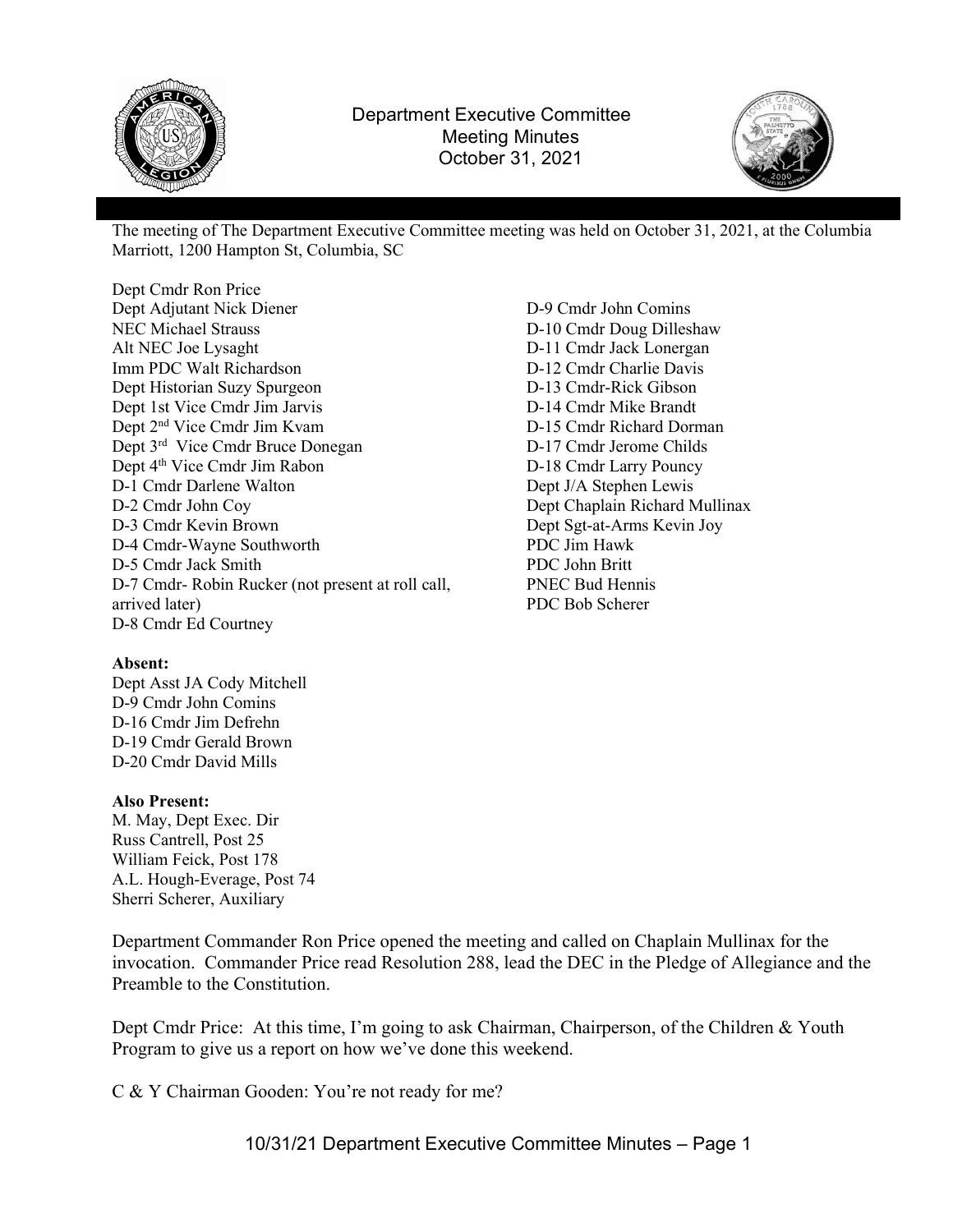Dept Adj Diener: We have to do the roll call first.

Commander Price called on Department Adjutant Diener for the roll call.

Adjutant Diener called the roll and announced there was a quorum.

Dept Cmdr Price: Wow! Again, thank you for being here so let's get started with this. If you would, I'd like to get a motion to approve the minutes for May  $30<sup>th</sup>$  and August  $14<sup>th</sup>$ , as it stands.

# Vice Cmdr Kvam: I make that motion.

# District 1 Cmdr Walton: I second that motion.

Dept Cmdr Price: I have a motion and a second to approve the minutes. All in favor say aye, all opposed? (all present voted in favor of approving the minutes of May 30<sup>th</sup> and August 14<sup>th</sup>) Ok, now that we have the green thumb to go ahead, if you would, Miss Kimberly Gooden, please?

C & Y Chairman Gooden: Good morning once again DEC members. I bring greetings from the C & Y program, and I want to thank you all for all your donations that you gave during the conference. My committee member, Russ Cantrell, thank you and also Richard Allen, who couldn't be here today. Um, just as the Commander said we will be visiting your Districts and your Posts so please open us with welcome arms and your pocketbooks. Because like the Chaplain said, he has given us a mission and we will exceed that. So our goal is to raise \$5,000.00 but I think we can raise at least six or seven thousand dollars, what ya'll think? Because so far, we have raised, for this weekend, we have raised \$580.00, and we have already started visiting the Districts and the caucuses that we attend. And from those meetings, we have raised \$323.00, which have given us a total of \$903.00 so we are we are well on our way to meeting and exceeding our goals. So once again, thank ya'll very much. So when we contact you all, don't say no, because we coming anyway. Ok? Just remember, be receptive and bring your pocketbooks because each time we visit, our goal is to raise at least a hundred dollars. Can ya'll help us do that? Alright, so I'm counting on you all and I'll see you at your district meetings and your post meetings. Thank you, Commander, for having me here this morning. (applause).

Dept Cmdr Price: Thank you. Awesome job they did. I really appreciate their time and effort; I really appreciate your giving. Just another note on Children & Youth a lot of you aren't familiar with. You've heard me say, streamers are important, streamers identify some of the achievements that we have accomplished throughout the year. A streamer that can easily be gotten is that of  $C \& Y$ . The only thing that's required is that you send in one dollar for every member in your post. So our goal should be to get every post a streamer, to get every post to submit that one dollar per member and get their streamer this year. We can do that; you can do that. Ok, new business, we're going to start off with the finance report, the Department Adjutant can do that.

Dept Adj Diener: Ok, good morning, the finance report should have already been passed out to everybody. The finance chairman couldn't be here today, so he's asked me to go over this real fast with you. I'm not going to go through all the numbers, but we are sitting in very good shape. The Rifle Raffle income is showing on here, we ended up bringing in \$163,490.00 to the Department on the Rifle Raffle, which is about \$23,000.00 which was projected and budgeted for, so we did well on that. Key thing is if you go to the very last page on it, on the finance report, you see that for the year, our projection on the budget was to have a net income of 82,000.00, and right now we're sitting at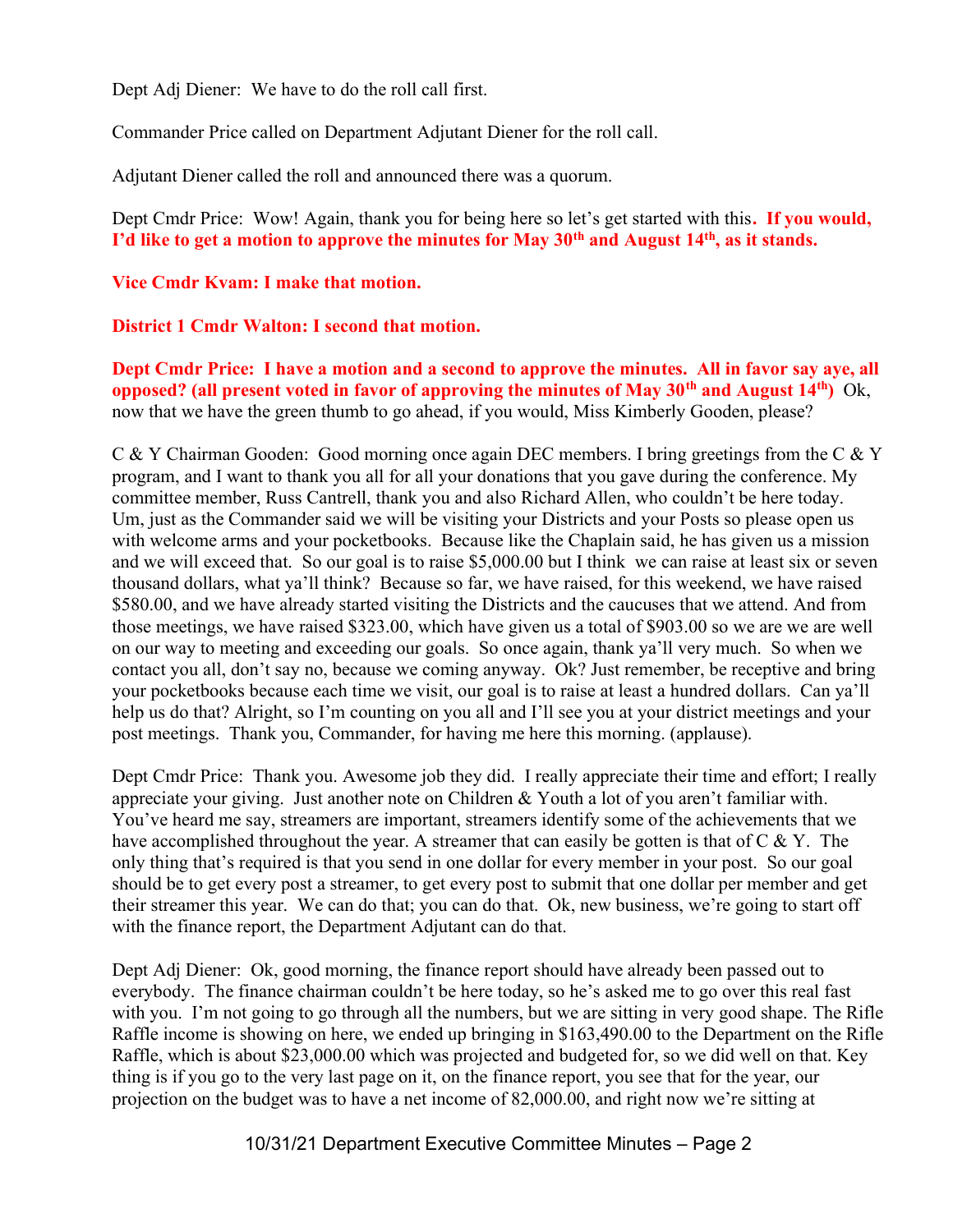\$144,000.00, so that's a 174% of what we budgeted so we are doing very, very well on the finance report. Any questions?

Imm PDC Richardson: What caused the significant increase? Just ballpark it.

Dept Adj Diener: Well, if you remember, the fundraiser came in at more than what we expected. We had the additional, that bond that came in that helped raise it up. And everybody's membership's doing good, everybody's just doing good on where we're at.

Imm PDC Richardson: So the big one was the bond?

Dept Adj Diener: Yeh.

Imm PDC Richardson: Ok, thank you.

Dept Adj Diener: Ok, any questions? Alright, one thing that the finance chairman did ask me to pass on to you is that he will be shortly, they're finalizing next year's budget, lots of figures have to be adjusted there because of me, looking at what they're doing on everything getting picked up there because of a replacement. So he is going to be putting that out for ya'll by email for ya'll to review ahead of time and the next DEC meeting is when we'll be looking at voting on that . So when you get that email, be looking for it (inaudible).

Imm PDC Richardson: Question, since we had such a good year, and it looks like we're about \$60,000.00 above where we wanted to be, would it be appropriate, possible, to go ahead and put that money against the mortgage?

Dept Adj Diener: It's possible but we're basically not at that point yet to say that. One of the things that I have had discussions on with the finance chairman is to look at what are we going to do with that and come back with a recommendation (inaudible). Any other questions? Commander.

Vice Cmdr Kvam: I make a motion that we accept the finance report as given.

Vice Cmdr Jarvis: I second.

# Dept Cmdr Price: All in favor of accepting the finance report as given, say aye? All opposed? (all present voted in favor of accepting the finance report as given).

Dept Cmdr Price: Next, we're going to have ladies fastpitch softball presented by PDC Scherer.

PDC Scherer: I won't take up all your time with the facts and figures in front of you. As you well know, last year was our pilot program for ladies fastpitch softball for The American Legion of South Carolina. We decided last year we could make it a test program to make sure it's what we wanted for the young ladies of this state, and it's proved to be a very successful program as you can see right there. We were second in the nation to have a ladies fastpitch softball team. Matter of fact I talked to the gentleman from North Carolina, they started out with eleven (inaudible) five hundred people. You can see by the figures there it's very, very successful. So I'm asking that the DEC at this time to sanction this that it become a regular program for The American Legion Department of South Carolina.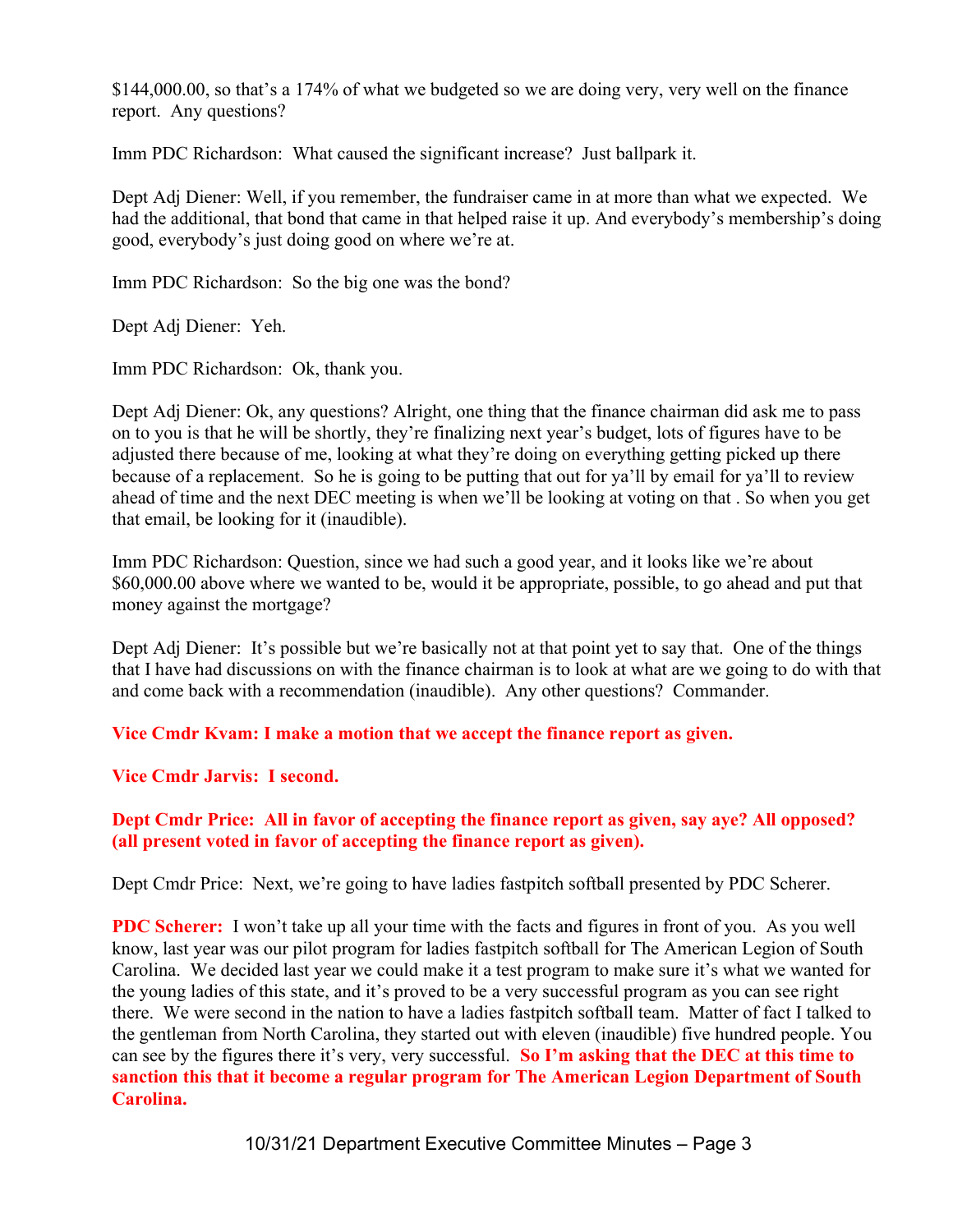Vice Cmdr Jarvis: I make a motion that we sanction Ladies Fastpitch Softball. We have the initial committee of a director or a chairman, whichever you want to call it, of Bob Scherer. Since he has two divisions, we need two members, at least at this point. I recommend Bill Lyons of Sumter Post 15 of the one division to the right and Robbie Wells, from Post 125, as the other division person to the left. And the next step after this I recommend that we make the changes that we have to submit to the constitution & bylaws committee to put this into our constitution.

Vice Cmdr Rabon: I second that motion.

#### Dept Cmdr Price: Ok, we have a motion, we have the second. All in favor say aye.

NEC Strauss: Eh, eh, eh. Discussion? (laughter) Thank you.

Dept Cmdr Price: You sound like a damned seal (laughter) Ok, is there any discussion?

NEC Strauss: Ok, I do have some discussion on this. I did speak to Jim before this, but I want to make this clear. When we make a committee or a recommendation like this, I think we need to have a bylaws change. And he did mention that there was going to be a bylaws change but we need to certainly who's going to do the change, who's going to write up the change and is the DEC going to be writing that change, I guess is the question. So the first question is who is going to be bringing it to the Executive Committee to submit to the committee. There needs to be a fairly fast turnaround time because we do have that limit on the (inaudible) so I do want to clarify that. I also want to clarify, you know, in the baseball there is a director. He did mention that he wanted two divisions but I think we do probably need to give the baseball committee flexibility. We do have a big group of people educated on softball here so I don't think we should limit it to two divisions and I think we should authorize the baseball committee, if they decide to move forward, that they be authorized to ask or appoint an additional chairperson.

Dept Cmdr Price: I believe I can answer that. Bob Scherer is going to submit the changes through the DEC for our bylaws and I think what the first vice was saying was one person per league. If we have one North and South but it would be one individual every time we expand another division.

NEC Strauss: That wasn't the motion.

Dept Cmdr Price: Ok, well, it should be for every division.

NEC Strauss: I would ask the committee to consider…

Vice Cmdr Jarvis: That's got to go into the write up for the amendment change, they'll have to explain that.

NEC Strauss: For the temporary one I think we should adjust the motion, if he's ok with adjusting the motion…

Dept Cmdr Price: Are you ok with adjusting the motion.

NEC Strauss: …to authorize the committee to expand if they want to.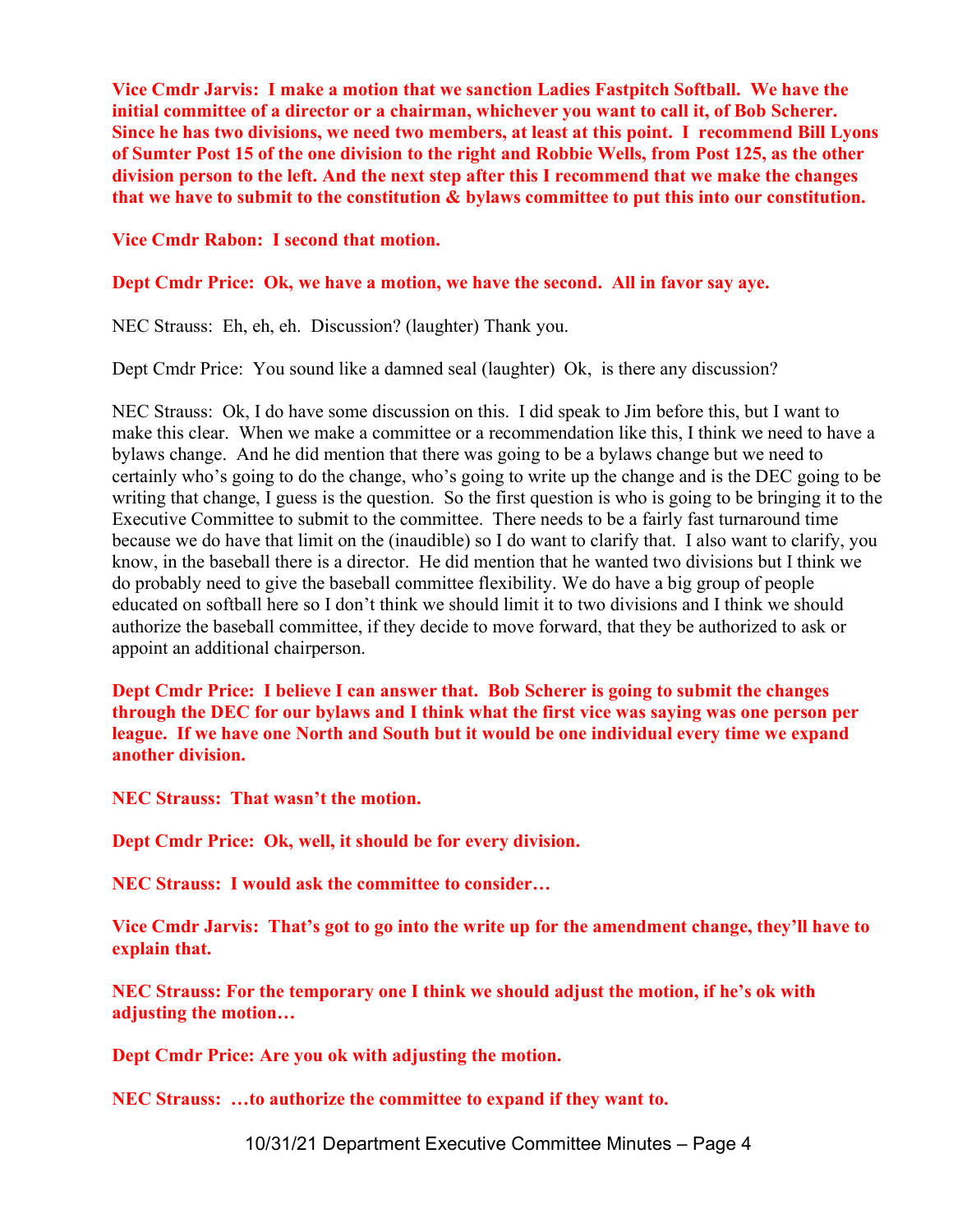# Dept Cmdr Price: As needed?

# Vice Cmdr Jarvis: I amend my motion to add that.

# Dept Cmdr Price: Do you second that?

# Vice Cmdr Rabon: I second that.

Dept Cmdr Price: Ok?

NEC Strauss: I think so (laughter).

Dept Cmdr Price: Any other?

Imm PDC Richardson: Yes, just to make sure that I understand. What we're doing is we are making the motion to amend the constitution?

NEC Strauss: No. It's the ad-hoc committee that we made basically, until we can amend the constitution.

Imm PDC Richardson: Ok, as it stands right now, we can't make any appointments until the constitution has been amended, is that correct?

NEC Strauss: The Department's making it temporary.

Dept Cmdr Price: And that sanctions the program until we can get a constitution change. Any further discussion?

Imm PDC Richardson: Quick question, two. How many teams, how many players did we have this year.

PDC Scherer: According to the handout, we had ten teams and 163 girls (inaudible).

Imm PDC Richardson: Second question, what is the projection for next year?

PDC Scherer: Talking to people, this year already, we're hoping it will be twenty teams.

Imm PDC Richardson: So you're looking at a hundred percent increase?

Dept Cmdr Price: Yes.

NEC Strauss: I have one more question.

PDC Scherer: We may not get that but that's (inaudible).

NEC Strauss: I appreciate you letting me ask another question. With this motion, does it authorize the softball team to use The American Legion name and logo as a part of the program?

10/31/21 Department Executive Committee Minutes – Page 5 Dept Cmdr Price: Yes. Further questions?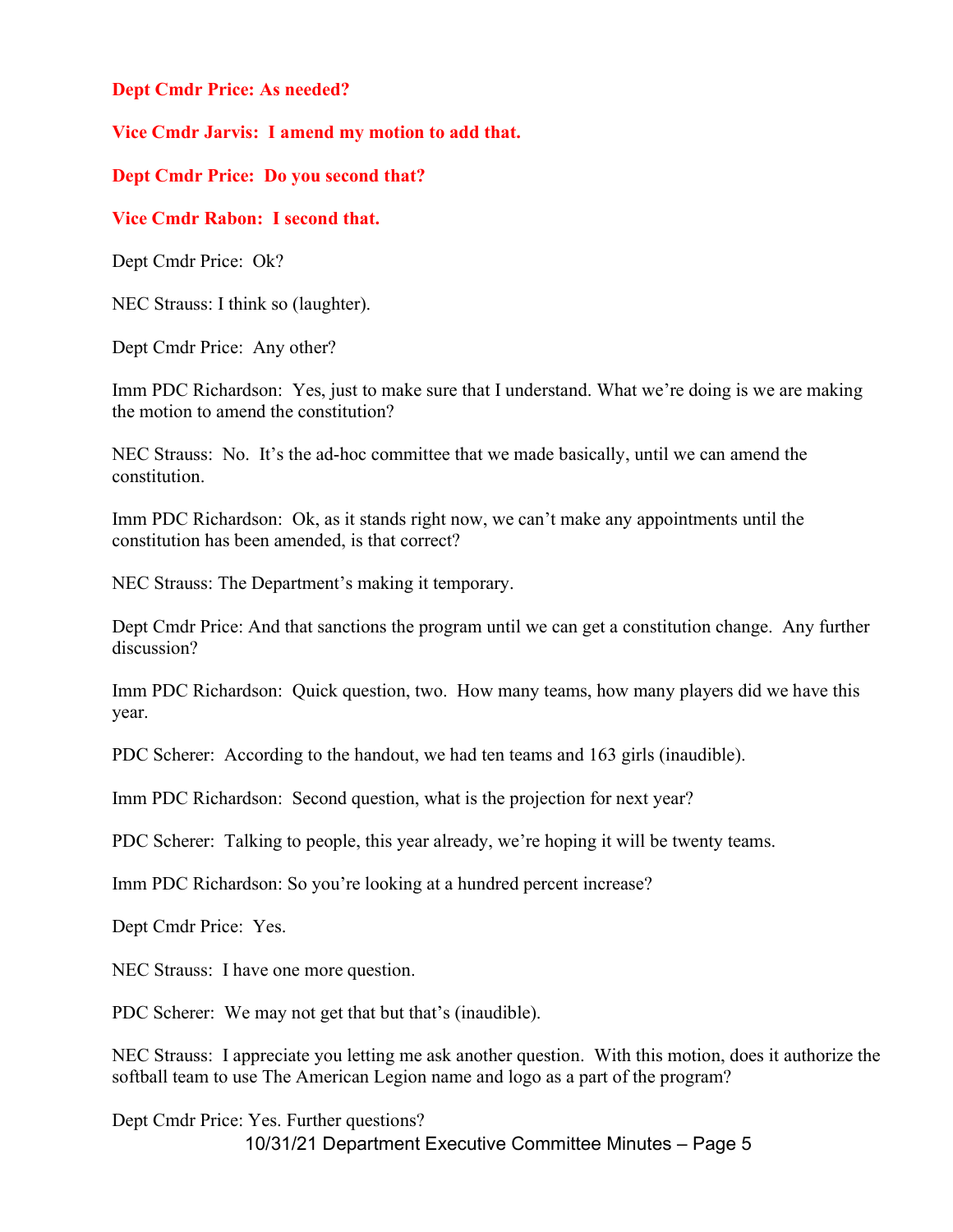D-5 Cmdr Smith: I got the name for the northern division, who did you say for the southern division?

Vice Cmdr Jarvis: Bill Lyons.

D-5 Cmdr Smith Bill Lyons?

Vice Cmdr Jarvis: Yes, from post 15, Sumter.

## Dept Cmdr Price: Ok, no further questions. All those in favor say aye, all opposed? Motion carried.

Ok, next up, if you would please, an update on the Adjutant search update.

Imm PDC Richardson: Ok, brief. The search committee met, we submitted a plan, it was rejected. We met again, resubmitted a plan and it was approved. We have advertised for the position, so far, we've got five applications for that position. The deadline for us accepting application is November the  $9<sup>th</sup>$ . The committee, which most of them are here today, the committee will meet on November the  $15<sup>th</sup>$  to make our selection. When we make our selection, we will notify the commander and he will notify the DEC and we will….there's Bud! And the Commander will notify the DEC. We have five applications, and we'll go through them, hopefully we will get some more. Do we have any questions?

Dept Historian Spurgeon: Of those five applications, are they all qualified?

Imm PDC Richardson: No.

Dept Historian Spurgeon: How many of them are qualified?

PDC Hawk: You can't say that.

Imm PDC Richardson: Well, from preliminary review….

PDC Hawk: You can't say that.

Imm PDC Richardson: Some of them are not.

Dept Adj Diener: No, you can't.

Imm PDC Richardson: Ok.

PDC Hawk: The committee hasn't seen the applications so that's unfair to whoever applied.

Dept Historian Spurgeon: That's what I was wondering because if some of them aren't qualified (inaudible).

Imm PDC Richardson: And I understand that, appreciate (inaudible). Any more questions?

10/31/21 Department Executive Committee Minutes – Page 6 Vice Cmdr Jarvis: Is there a plan if we don't like any of the five, or whatever we get in between? Is there a plan to say, ok, November  $9<sup>th</sup>$ , did you say? Is there a plan to reinstitute another period of time?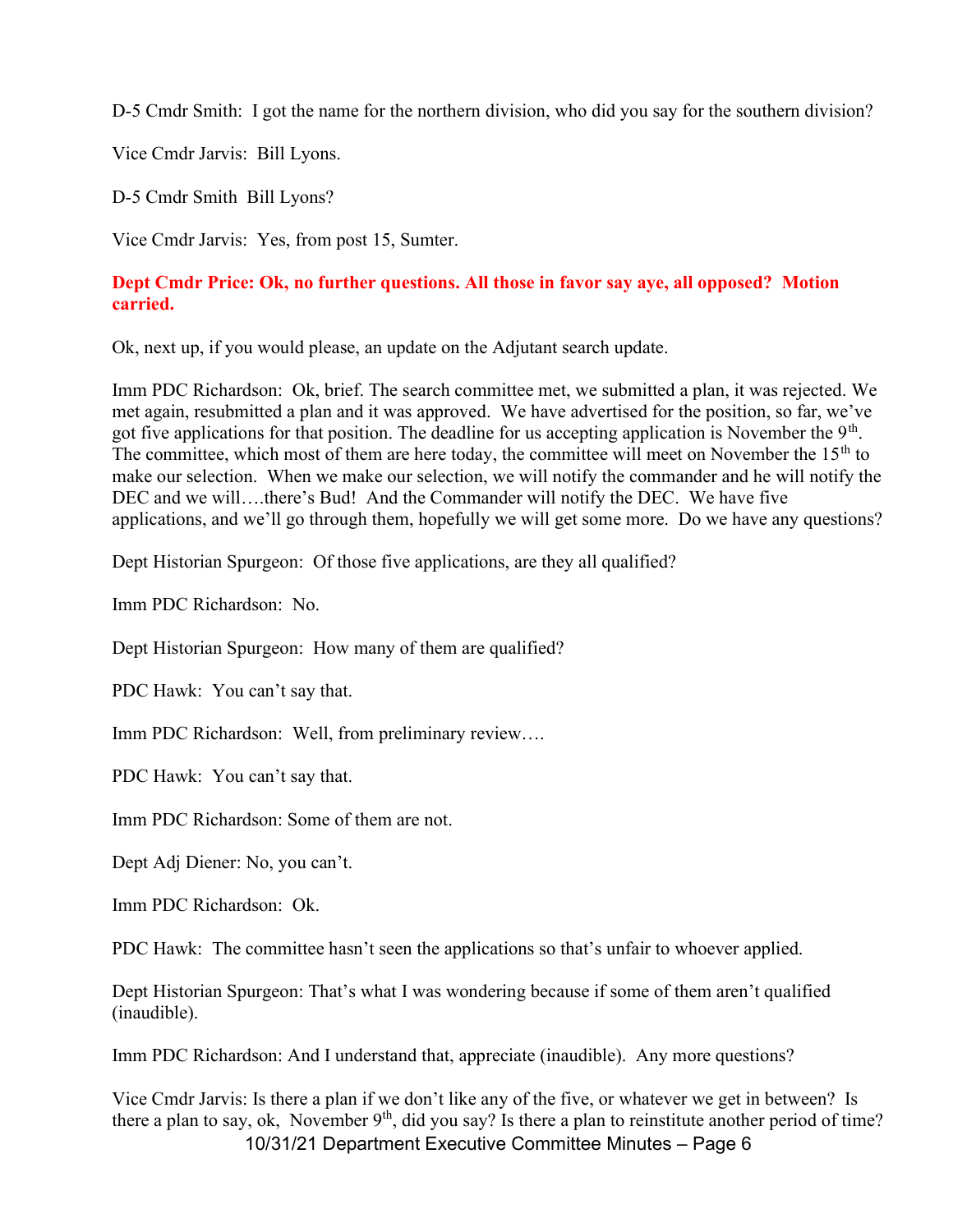Imm PDC Richardson: We will cross that bridge when we get to it, not to cut you short.

Vice Cmdr Rabon: Does the DEC have to approve finances, the salary and all that?

Dept Cmdr Price: Yeh, once a candidate is selected.

Imm PDC Richardson: Yeh, it will come back to us, we'll have final say-so. Questions? Going once, going twice

Dept Cmdr Price: Ok, keeping this moving, if you would, NEC Strauss?

NEC Strauss: Good morning. So the National Commander, Paul Dillard, has decided to cancel the Washington Conference as an in-person event. This decision was prompted by health concerns, extremely limited access to Congress and the availability of alternate means of getting The American Legion message to our elected representatives. However, the National Commander will be presenting testimony at both the House and Veterans Affairs Committee on Wednesday, March 2<sup>nd</sup>. At this point we don't know if the testimony will be presented virtually or in-person. We do know that the chairperson of the Legislative branches and the Legislative commissions will be invited to attend the testimony, along with the President and Executive Director of the ALA, and the National Commander of the SAL. The American Legion Washington based commissions will meet virtually, so if you're on one of those be listening out for that virtual date. In lieu of in-person Washington Conference, the National Commander is encouraging all American Legion, Auxiliary and SAL to make appointments to meet with the Congressmen and Senators at their home offices. The American Legion Department Service Officer School scheduled for Washington DC for the first week of March has also been cancelled as an in-person event. So those scheduled to attend will receive information shortly on accessing the virtual substitute meeting.

The Department received \$1,680.00 from Emblem Sales as a result of royalties and license sales from Legion Emblem Sales. That's when you order your flags and everything through the Emblem Sales. The Department receives 20% based on those license sales. The COVID-19 continues to affect the divisions operations and financial performance through advertising sales. They're up nearly 5% from the down year of 2020 and 18 new advertisers have been part of the space and magazine and digital media through 2021. However, the magazine, The American Legion magazine has a 9% increase in manufacturing cost because of the worldwide shortages that are going on.

The American Legion, through the Legislative, is urging the Secretary of Defense to award the purple heart to active-duty military veterans injured in the combat zone who suffer from traumatic brain injury and if diagnosed by a medical doctor.

Columbus, Ohio and Kansas City are in contention for the 2027 National Convention.

Through the first nine races of the Indy car season, The American Legion received over 12.6 million dollars in media value through broadcast and media. That number, even with six races to go, at that statistic, already exceeded the two-year cost of the investment that we put into the program.

Veterans and Children Foundation signed a new deal with the Veterans United Mortgage Company, who in turn donated two million dollars to the Veterans and Children Foundation.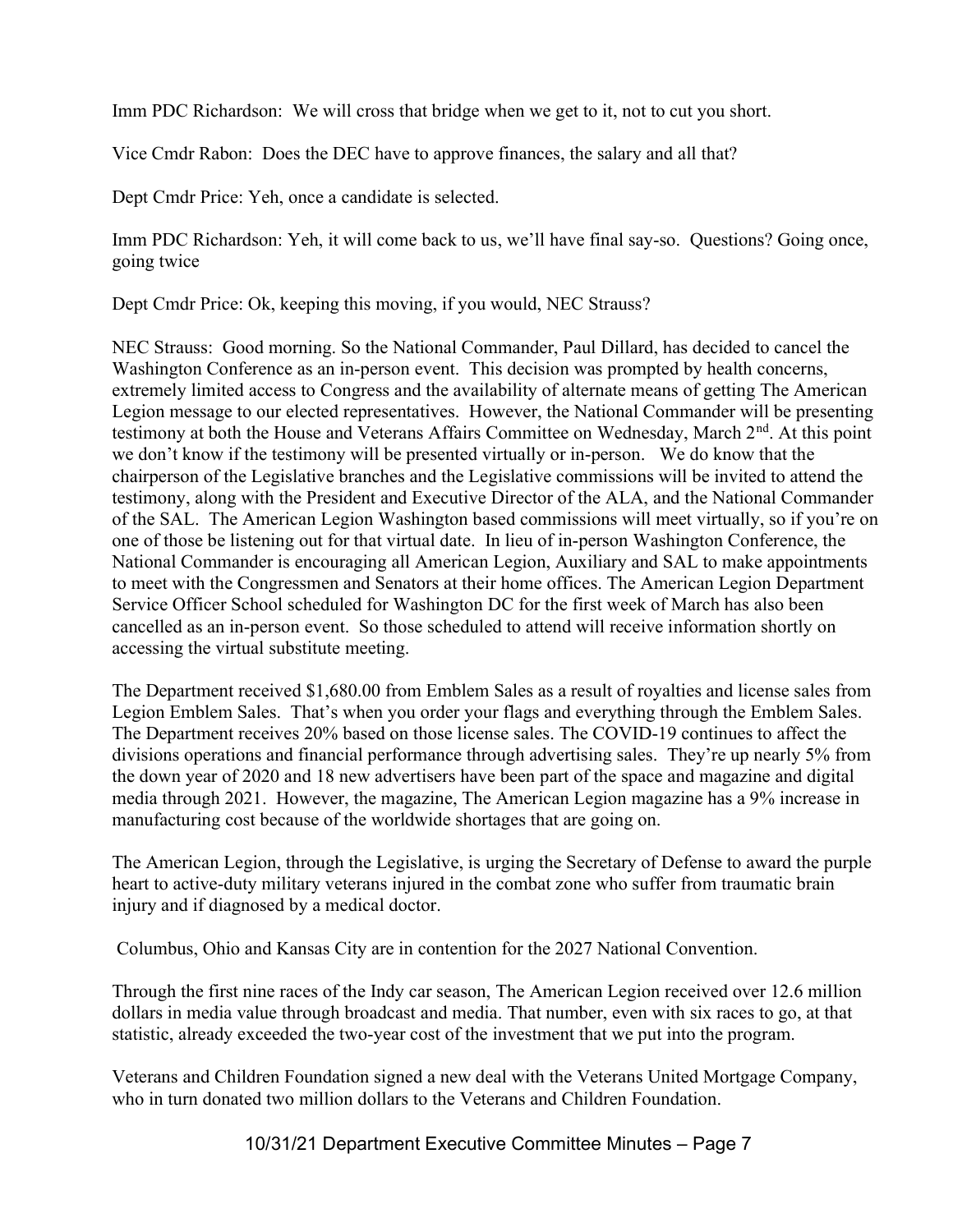As part of the June  $30<sup>th</sup>$  Emblem Sales, they had sold 1,700,080 flags, currently 2,2016 posts are registered in the flag rewards program and 27,000 schools and businesses and churches have signed up. So if you sign up through Emblem Sales, you can get your Post name on there, you can get a kickback very much like the Department does, for your post.

Legislation related to toxic exposure, such as expanding presumptive conditions for Agent Orange, for exposure to burn pits, is getting a lot of momentum on Capitol Hill. So if you have talked to your Senators and Congressmen about the Burn Pit legislation, it seems to be moving, so keep on talking to them about it. A lot of this is a big issue for a lot of the younger veterans, much as it is for Agent Orange type veterans but it's happening a lot sooner than the Vietnam veteran's era before they figured it out so keep on talking to your Congressman and Legislators about that.

The National Cemetery Committee chose to highlight the NCA's (National Cemetery Committee) goal of increasing veterans' population to reasonable access to burial options of within 75 miles of a veterans home. So ultimately the goal is to get a cemetery located within 75 miles of everybody's house. We've done a pretty good job of doing that in South Carolina already but, you know, those guys and veterans that are out there in the desert, you can imagine, some people have to travel a very, very long to get buried in a National Cemetery and for the families to go visit their family members if they have to travel three or four hundred miles. That's something that we're trying to get through legislative funding and get these National and state cemeteries funded for veterans.

Post 300 had been officially cancelled at the Fall meetings.

Six changes to the Baseball rule book have been recommended. I have those but one of them was banning fake tags by a defensive player that was causing injuries and fights. Your post baseball team can no longer exceed 7500 for the  $10^{th}$ ,  $11^{th}$  and  $12^{th}$  graders, your total amount of allotment of schools can't exceed that number, that was the recommendation of the baseball committee.

The 2021 American Legion Samsung Scholarship runner-up was from South Carolina, she was a Southeastern Region winner, Hannah Behrman , she won \$1,250.00, and the Samsung American Legion winner was Valerian Alexander Bruce, who won \$5,000.00. Mr. Lewis can tell you that was from The American Legion Boys and Girls State programs, that Samsung gives those scholarships. So that's a really good benefit to go out there and sell when you're out there talking about The American Legion and what do we do. Well, right there are two good examples of South Carolinian's receiving a very substantial scholarship.

Through a System Worth Saving, The American Legion plans to visit several VA medical facilities in January, one of those is the Columbia VA. At the last visit, as you know, they found the colonoscopy that caused a death, they found a lot of problems with the way that way that those devices were being cleaned and it made a pretty big thing in the newspaper there and a lot of changes were made as a result of that. Also, the ROR, you know, the Feds, love their acronyms, but the ROR is basically the Regional Office Review, they plan to visit 12 Regional Offices, one of those in sites is the Augusta VA, that's coming up in January. I know I let Darlene know personally because I know she's very involved in VAVS.

10/31/21 Department Executive Committee Minutes – Page 8 That's another thing I want to talk about, VAVS, everybody know what VAVS is? Don't remember that anymore because it's no longer going to be called VAVS, So the Assistant Under Secretary for Health Operations recently re-aligned VA Volunteer Services and was moved to VHK Communications Office, it now falls directly under the AUSHO. With this realignment to further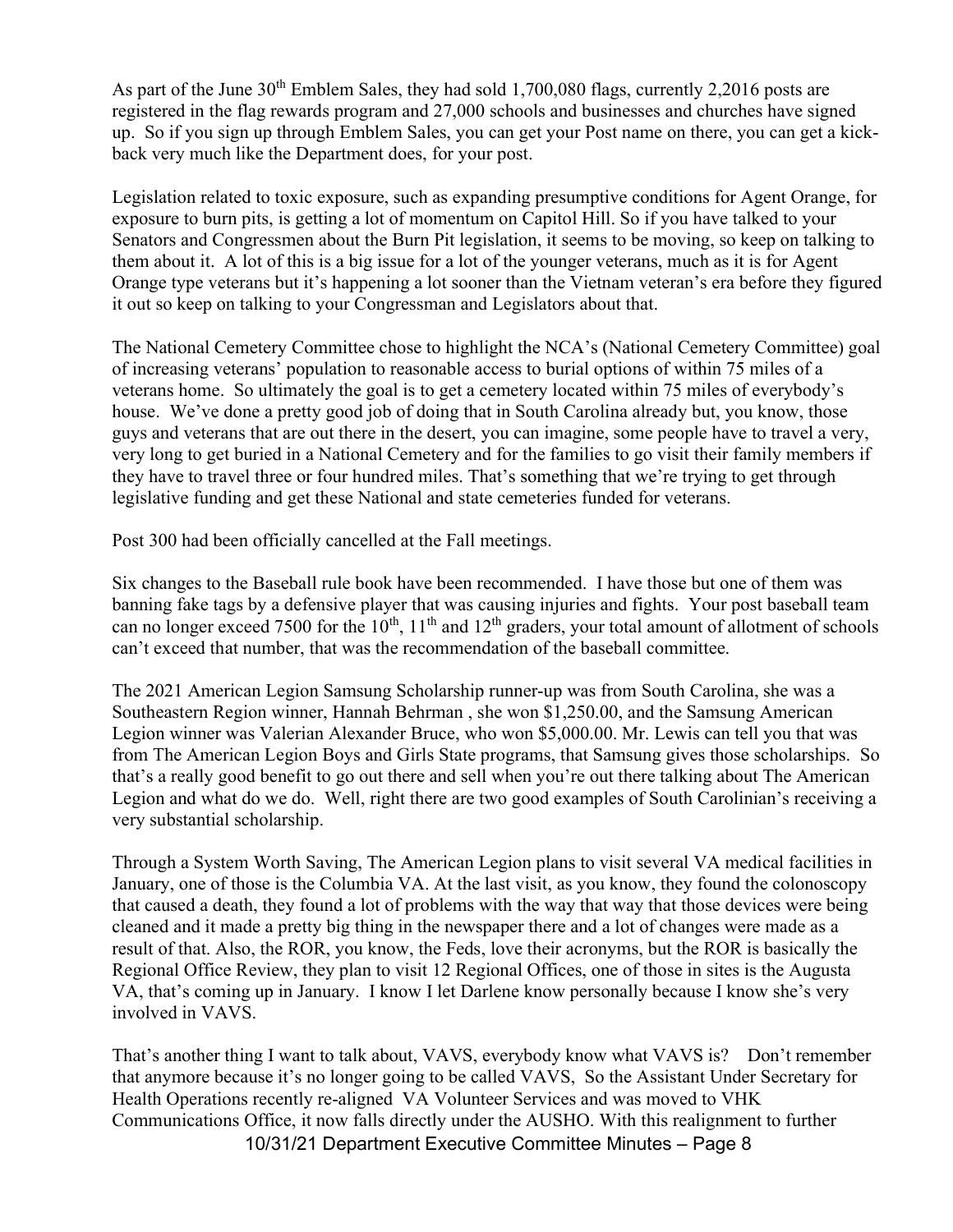reflect the scope of the service, the VAVS name change also occurred. VAVS became the VA Center for Development and Civic Engagement, the CDCE, ok? CDCE, the change was necessary to the rebranding issue from the volunteer/voluntary inconsistency. volunteers losing sense of belonging to something bigger and the downgrading of positions at VA medical facilities.

So let's move on from that. So Chairman Jewell, from Junior Shooting Sports (JSSP) requested that the program manager give an update on the status of a resolution by the Department of Alabama to hold The American Legion Junior Shooting Sports in Anniston, Alabama starting in 2023. They put a bid to the National Headquarters. Many of you don't know, we had the Junior Shooting Sports in Colorado Springs, CO, and one of the things that happened is they were supposed to handle it and the COVID happened. And they would not allow our shooters to use the facility right at the last minute. So all of these shooters showed up and didn't have a place to shoot. So thankfully through some hard work of some dedicated Colorado Legionnaires, they converted an old Macy's building into a place where we could shoot the air rifles and have our competition anyway. It was very successful and very little happened. They did have to do a lot of work at the last minute to accommodate those children. As ya'll know, we had the Junior Shooting Sports Champion, because we're on the record, Maya Cameron from Nations Ford High School MCROTC, affiliated with Post 34 in South Carolina, the Sporter winner from that group.

But Alabama, getting back to Alabama. They wanted to make Alabama the permanent home of Junior Shooting Sports, very much like North Carolina is with Baseball, they wanted to make that a permanent home in Alabama, so they put a resolution in. But it's going to be recommended that they put it out for a bid so I'm telling you now they're putting it out for a bid, if you think your hometown might be a shooting sports mega capital or something like that, be looking out for that. It doesn't' look like it's going to be staying around in Colorado Springs for the next year.

That's all I have, it's a long report but it's a lot of days up at the Fall Meetings and I just narrowed down a book about that big into this. I appreciate your time, Commander, thank you.

Dept Cmdr Price: I appreciate your report. Now, if I could get, Stephen, if you'd come on up.

JA Lewis: Commander, good morning. I asked Commander Price to let me speak for just a few minutes to you this morning. I'm not going to be as long as I did with the Post Commanders yesterday, sorry about that. But I want to speak to you on behalf, well, as Judge Advocate and just briefly give you a Boys State Update if you weren't in the Post Commanders meeting yesterday. I asked Commander Price to let me speak to you, I'm going to ask two things of this body this morning. The first is I would like to seek your permission and blessing to step away from my primary role as sort of the lead Judge Advocate, and step into a role of assistant judge advocate. Just over the last, well, year a half I guess, both personally and professionally, my life has ratcheted up. All of you know my dad, or most of you know my dad, and he's just turned 90 in June and I'm sort of his go to guy for a lot of different things. We had a couple of health scares over the last year or so, he's doing fine now, by the way. But it just hit home that, that he's got limited time here on this side of heaven. And so I want to try and make as much time as I can to spend with him. And then, professionally, I've started a new firm with a former partner and two other attorneys and I'm going to be the senior partner and the managing partner in that firm. And that's just going to take an awful lot of my time. And I just don't want to shortchange the Legion by not having enough time to spend what I think deserves to be spend in the role of judge advocate. It doesn't mean that I'm going away, it just means I would love to just be able in kind of advisory role as an assistant judge advocate with blessing of this body.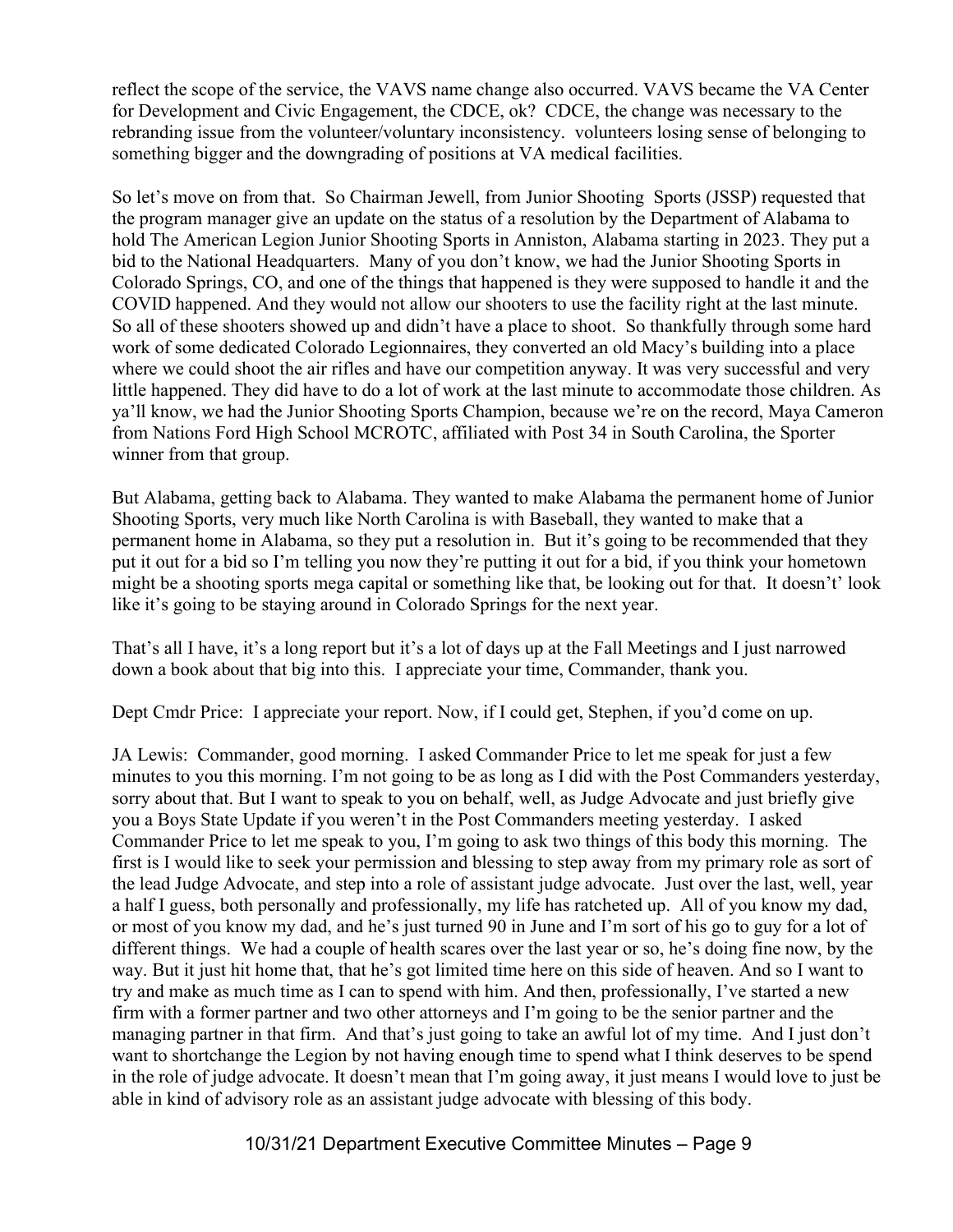The 2<sup>nd</sup> thing that I'm going to ask you is to allow Cody Mitchell to be elevated to the primary role of judge advocate. Cody is a great guy, he's actually a lot more qualified than I am to do the job. He's actually, number one, a Legionnaire, number two, he is in fact a judge, and number three he's an outstanding lawyer with an outstanding legal mind. And he's been around now for the last, what, Nick, three years I guess? Ya'll have seen him in action at a convention, he's very decisive and he's just, he's just a good candidate for the primary judge advocate role. Obviously I don't have any control over that, but I am going to give him my highest recommendation to be the judge advocate in the lead role.

So, those were the two things that ya'll can do whatever business you need to do to take care of that later but the second thing I want to talk to you about is Boys State. 2019 we had our biggest year as far as delegates go, 1087. Obviously in 2020, we had to cancel and then in 2021, this past year, we had the maximum boys we could have based on the limited numbers due to COVID, we had 550 guys there. It was a combination of 2020 and 2021. And it was an outstanding week, I told the Post Commanders yesterday, we required negative tests when they got there we took tests when they got there and then we tested them again on Friday before they left to make sure we weren't sending any of them home with COVID and we tested staff as well, as you know, we've got over a hundred counselors and staff. And so I'm glad to report to you we had 2100 negative tests that week, which was amazing. So, I told the post commanders yesterday it was kind of a God thing, honestly, I just don't know how we would have pulled that off had we not been in step with what the Lord has for our program and these young men who attend our program. We hope that next year we'll be back to full strength. It may take two years for that to happen, we anticipate not having any COVID restrictions next year, but we all know that's subject to change. So we are just back to being an outstanding program and will be for a long, long time.

And the other thing I want to announce to you, is that probably within the next two years, I'm going to be retiring as Director, if it is in the next two years, then it will be, I think my 18<sup>th</sup> year as Director, and that's just long enough. Because they need some new blood, some fresh ideas, some younger folks in there, and we have appointed, I call him a young man, he's probably 43, think. We've appointed him as assistant director. His name is Jamie Bennett, he's been on staff for probably 30, 35 years, I guess. Jamie will be the first African American Director of Palmetto Boys State. And it's about time, honestly, because we've got a number of qualified staff, African-american, White, Asian, and Jamie is at the top of the list to succeed me.

Dept Cmdr Price: That would be your recommendation?

JA Lewis: Yeh, yeh, that would be my recommendation. The Boys State committee approved him and Assistant Director, it will be my recommendation to the Boys State committee and to this, and to the Legion for him to become Director and I don't foresee any opposition because he is outstanding. In fact I told, I think if he was here, I think if he was here I'd probably wouldn't tell the story, but I told the Post Commanders yesterday when I announced that he was going to be assistant director and called him up the podium at our planning conference and said that it was my hope that the Legion would approve him as being director after I retired. I asked him to say a few words, and he couldn't, he just couldn't speak. And then after a few minutes, he finally did and he just said that he was, he apologized, which he didn't need to. But he just said he was overwhelmed with the gravity of the position of being director of American Legion Palmetto Boys State. Because we believe we're the top program in the country, I really don't think there's a whole lot of question about that. And he understands the importance of the impact that we have on these young men's lives. And I think it just hit him that, good gracious, I'm going to be the director of the best program in the country, and you know, it was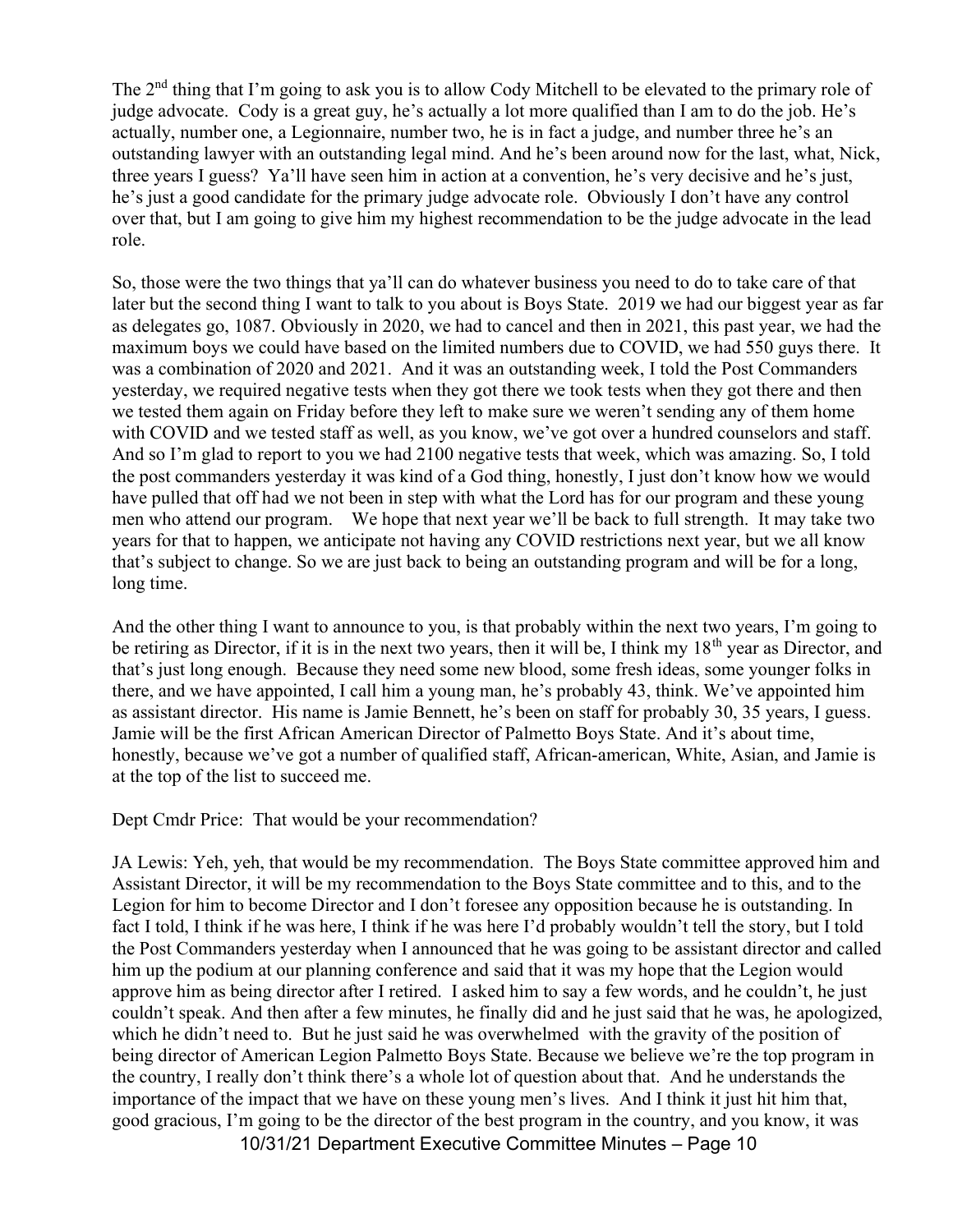just overwhelming for him. And that says a lot about him, that he didn't take it just, oh great, I get to be director. You know, gosh, I am now going to be the director of an outstanding program. So, anyway, those are the things that I wanted to bring to the table. I'd be happy to answer any questions, but I know we've got a long, another part of the agenda and so I do want to say these though. I really do appreciate being judge advocate over, I don't know, Maggie, how long has it been. I was trying to think on the way down here. I started with Jim and then past adjutant Holland, and then past adjutant Woods, and now Adjutant Diener. It's probably been ten years, I guess.

Exe Dir May: Yeh, probably so.

J/A Lewis: Yeh, yeh, even though some of you have been a royal pain the ass, I won't call any names like Walt or Joe (laughter). I won't say any of that, but I've actually come to love you guys and I appreciate what you do for veterans, what you do for the community and especially what you do for Palmetto Boys State. Se we couldn't' be the outstanding program with your absolutely full and unconditional support. So thank you, really from the bottom of my heart. And like I said, I'm not going away, I'm just going to step away into a lessor role and whoever the Adjutant is I am happy to do whatever they need me to do in response to that.

Alt NEC Lysaght: Are you going to relocate campus in the next few years?

JA Lewis: That's always on the table, it really is, I mean, and we told the Anderson folks that, in fact, we had somebody approach us a couple of years ago, and they weren't ready to house because they were building some housing and they knew that we had some capacity limitations at Anderson and we had a real frank conversation with President Whitaker and just said look, we don't plan on going anyway, but we're always going to listen to offers because we just think that's the prudent thing to do. If it's in the best interest of the program, and the Legion for us to move campuses, then we will but we don't have any plans right this minute. Ok, thank you, Commander, appreciate it.

Dept Cmdr Price: First before we go further, I'd to give a strong thanks and a hand to Stephen for the job that has done for the last ten years, it has been outstanding (applause). He has kept us on track, and we appreciate that. With that said though, just letting you know that the position is an appointment position, and I am appointed and at this time I am appointing Cody as the Judge Advocate, I appreciate that very much.

Dept Adj Diener: I'd just like to add a personal point of appreciate for everything that Stephen's done. We have a lot of communications that you all don't ever see, and he's kept me straight on many occasions, and Stephen, I just want to thank you from the bottom of my heart for everything that you've done and all the support that you've done for The American Legion (applause).

Dept Cmdr Price: Ok, moving forward, I'd like to again, tell everybody, thank you for attending this conference. I believe it was a very successful conference. And I'd like to give special thanks to those that gave the classes and that prepared the information and put that out. You gave the class, you stood in that class, you support that class, for those giving a class, would you please stand up. Thank you so much. It's success was because of you and we appreciate that very much. Chaplain came up earlier and gave a great sermon and talked about a mission. The Lord's mission, our mission that we've accepted as leaders in The American Legion state of South Carolina and what it meant. And we all here, we're here as leaders, we all accepted the position that we've gotten. And with that acceptance, we've agreed to go out and do our mission, our mission, first and utmost is the care of veterans and their families. As I said the other day, the best way that we can take care of our veterans and their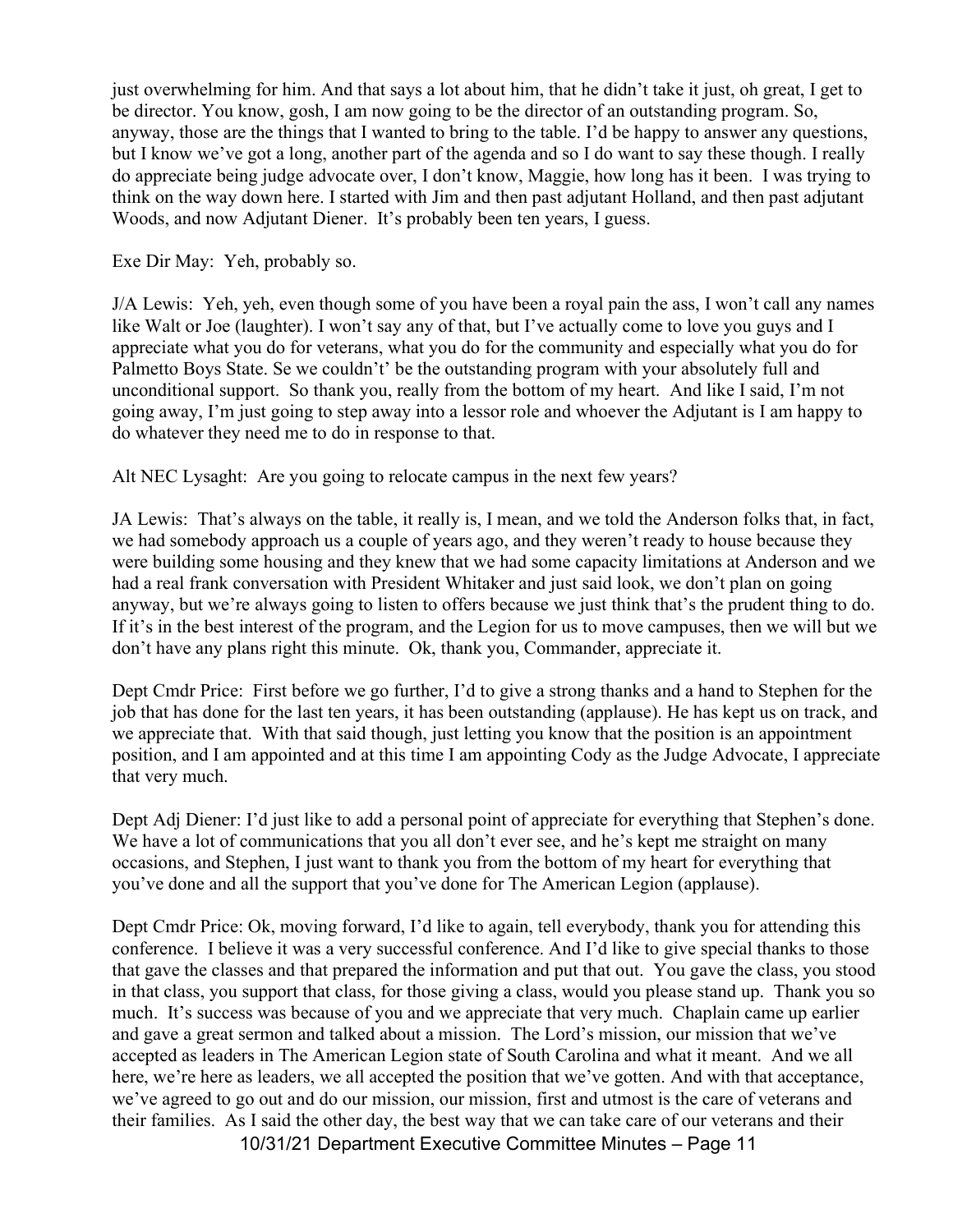families, is one, by taking care of their children and do that through the Children & Youth Program. Two, by increasing our membership. We increase our membership; we increase our footprint within the state of South Carolina. By increasing our footprint, we increase our programs and capabilities to take care of our veterans and their families. So that is our mission, and I'm asking you to help me accomplish that mission this year, I need support to do that. I've had great support thus far and especially with my vice commanders. I really appreciate that but let's keep pushing forward and let's increase our membership, let's increase our programs, our capability of taking care of veterans. I'm just going to tell a quick story that happened this past week. I was very, very excited. Maggie and the Department got an email from a veteran that was going hungry, that was needing help. The veteran has an eleven-year-old daughter and was afraid of having to be moved out. He'd made all kinds of arrangements to try and reduce the payments as far as the vehicles go, and various things. Tried to go the various food banks but unfortunately or fortunately, the veteran gets paid a certain stipend from the VA, so it just had the pressure on it that he didn't qualify for the food. So he couldn't get food, and he's having a lot of problems. So he came to us to apply for the grant. The National grant's requirement is that you be a member and this veteran wasn't a member of the Legion anymore because his membership had expired. And he couldn't raise the money to pay for the membership. He begged not be left behind, for support. So we contacted that post, and the post paid this year's membership and next year's membership. As soon as doing that, the Department, without hesitation, got that grant application completed and got that moved forward to National. So, that's what we do, And we have so many other veterans, I'm sure, that are out there that need that same support. So when one comes knocking or if you see one out there that needs help, let's give them this kind of support. That is what the State of South Carolina American Legion is about that, that's what we do, I appreciate that very much. That post that rose to the occasion was Post 241. (applause). Again, that's what we do, and I appreciate that very much. Now, at this time, I need a motion to go into Executive Session.

#### Vice Cmdr Jarvis: I make a motion that we go into Executive Session.

#### Vice Cmdr Kvam: Second.

## Dept Cmdr Price: I have a motion and a second, any opposition about going into Executive Session? All opposed? All in favor. If you're not a member of the DEC, I must as (all members present voted to go into Executive Session. and

Dept Adj Diener: All nonmembers must leave.

Dept Cmdr Price: If you're not a member of the DEC, I appreciate you're being here, hopefully ya'll have a great day.

Dept Adj Diener: Commander Scherer, as a PDC, you can stay.

Dept Cmdr Price: You can stay, Commander Scherer, if you'd like.

#### EXECUTIVE SESSION BEGINS: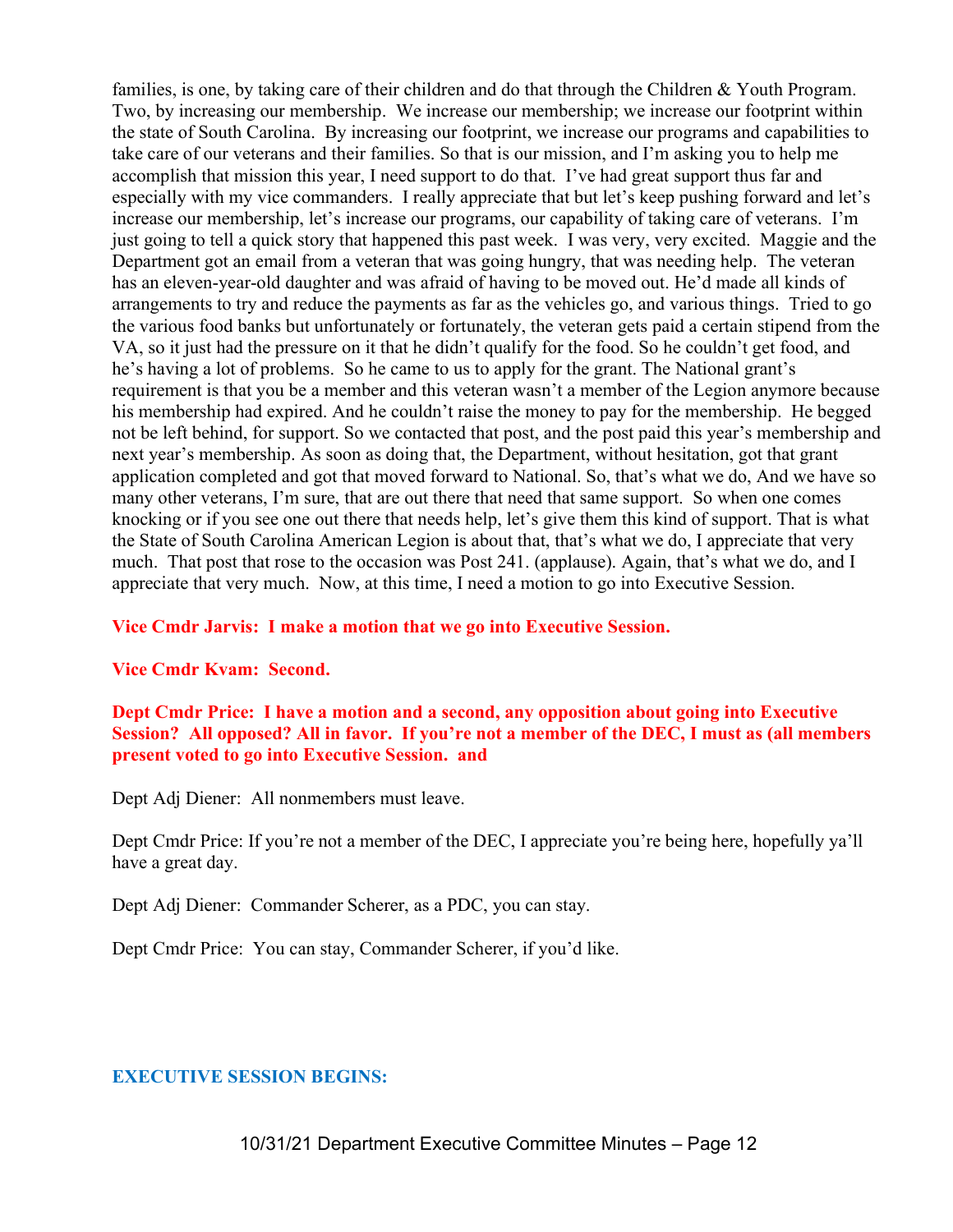#### EXECUTIVE SESSION BEGINS:

Dept Cmdr Price: Ok, let me give you a little background last in the Department. We had two incidents involving a shooting. And it wasn't at the same post, they were nice enough to spread it out across the state. One of them resulted in a death, the other one is still in critical condition. And with that said there was some questions as to how it happened, why it happened and it was felt that I need, or I feel that I need to appoint an ad-hoc committee to further investigate the two incidents, and it will be two ad-hoc committees.

The first incident was Bennettsville Post 213. That one resulted in the death.

Dept Adj Diener: It's still under investigation.

Dept Cmdr Price: Yep, it' still under investigation. I know that the District Commander has been trying to get as much information as he can and for that ad-hoc committee I would like to appoint PDC Bud Hennis, 3rd Vice Commander Bruce Donegan, and District Commander Larry Pouncy, 3rd Vice Commander Donegan will be the Chairman of that Committee. That would be to investigate the Bennettsville Post 213 shooting.

You'll see what I mean by distance, the next post, the individual, I assume, is still in critical condition?

(unnamed person) Last I heard, yes.

Dept Cmdr Price: Ok. Is Woodruff Post 33. For that committee, I would like to appoint PDC John Britt, 1<sup>st</sup> Vice Commander Jim Jarvis as Chairman, and District Commander, Kevin Brown. Again, welcome to the DEC Kevin Brown (laughter).

But we need this done so we can find out if procedures were followed that are in place for these posts and for these bars. Ok, so with that said, those were the appointments on that committee.

NEC Strauss: I would like to say….

Dept Cmdr Price: Excuse me, who are you?

NEC Strauss: I would like to make a motion that we receive your comments as read, received and recorded as information and make your recommendations the policy of the Department Executive Committee.

Dept Cmdr Price: Can I get a second on that one?

Vice Cmdr Kvam: I second.

Dept Cmdr Price: All in favor, say aye, all opposed say no. (all present voted in favor of the motion).

Dept Cmdr Price: I appreciate that very much.

Dept Adj Diener: Do you want me to give them the update on the appeal?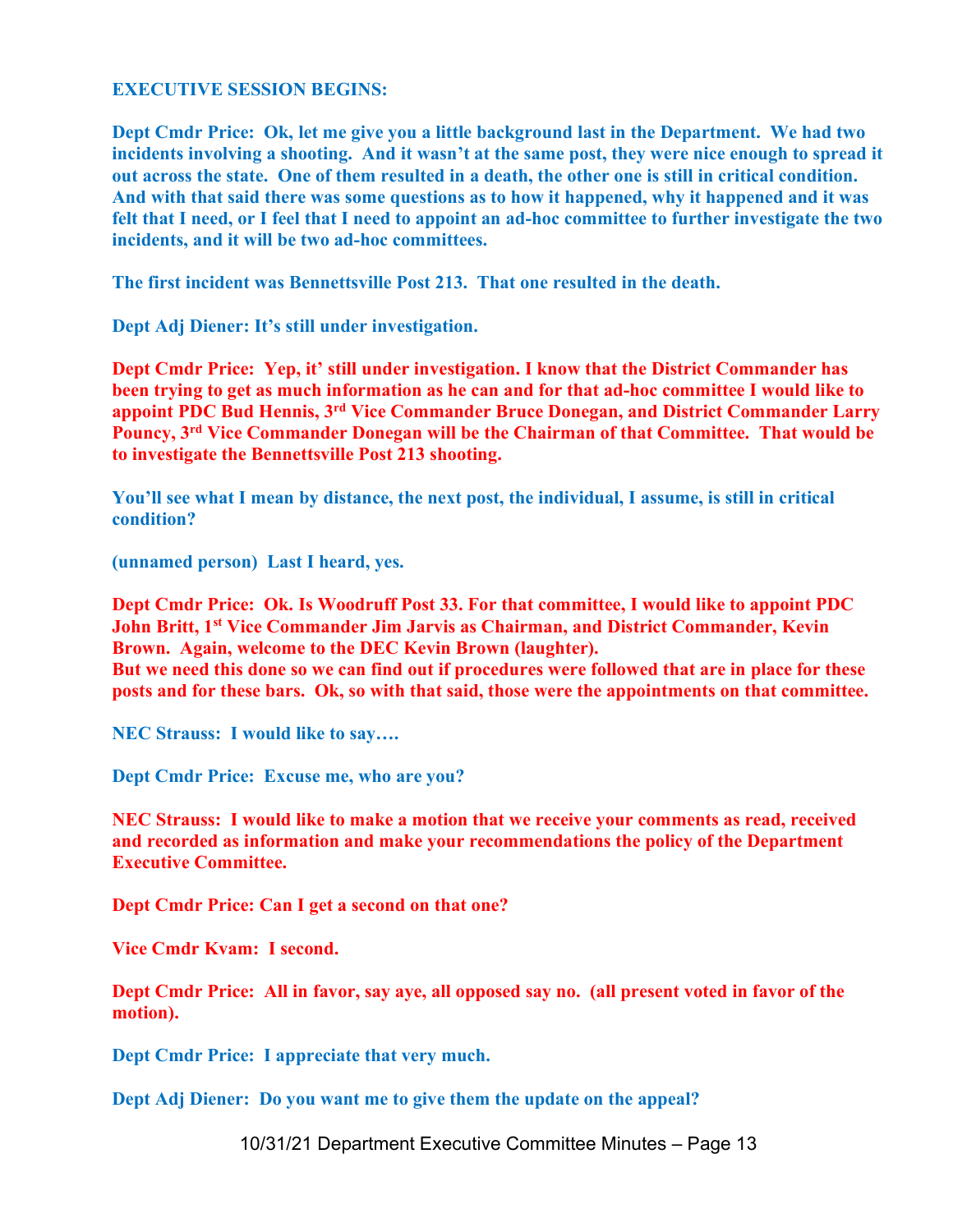Dept Cmdr Price: Yes, go ahead, please?

D-11 Cmdr Lonergan: Are both these incidents at posts with bars.

Vice Cmdr Jarvis: Yes. No, no.

Dept Cmdr Price: No. One has, one doesn't.

D-11 Cmdr Lonergan: Ok.

Dept Adj Diener: I need to bring one issue up, I won't go into a lot of detail on it, it's more informative. But as soon as we can coordinate the date with the Judge Advocate, we are going to need to call this body back into place fairly, fairly soon. Because we have Post 186, suspended an individual from the post and the individual has filed an appeal and so this body will have to, you know, they've filed the appeal correctly and this body will have to convene to be able to handle that appeal, ok? And again, the Judge Advocate ends up presiding over that so we've got to coordinate with his schedule to be able to make that to happen. But it will require us calling a special session and bringing everybody in and holding that appeal here, ok? That's just for your…

D-11 Cmdr Walton: Who is Post 186, please?

Dept Adj Diener: 186 is Little River. Ok, that's all I have, Commander.

Dept Cmdr Price: All right, at this time, I need a motion to take it out of Executive Session.

Vice Cmdr Jarvis: I make a motion that we come out of Executive Session.

Vice Cmdr Kvam: Second.

Dept Cmdr Price: All in favor of coming of Executive Session say aye, all opposed? Ok, we are now, motion carried, and we are now out of Executive Session.

#### EXECUTIVE SESSION ENDS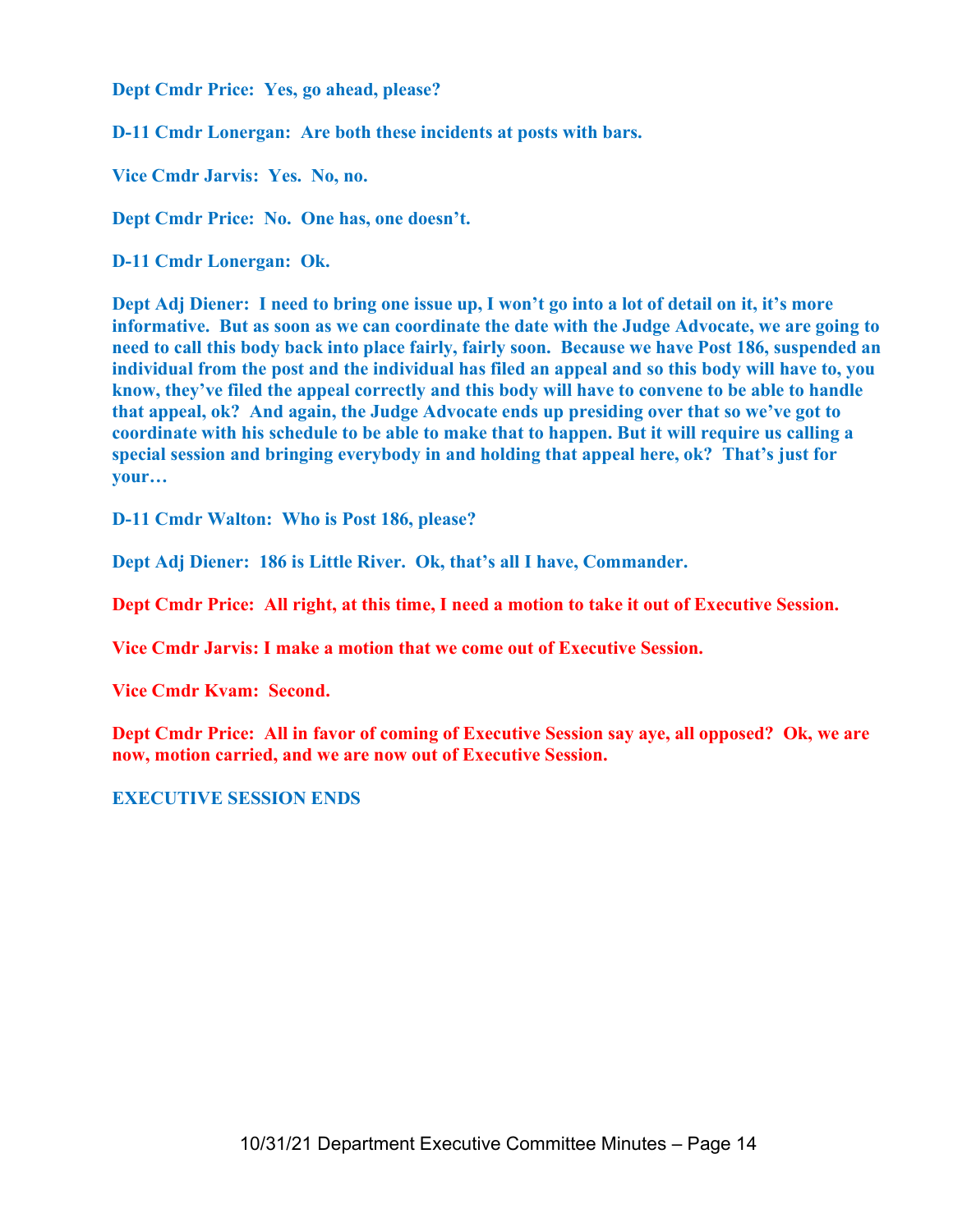# EXECUTIVE SESSION ENDS

PDC Britt: We need to ratify actions…

Dept Adj Diener: No, sir. Per Roberts Rules, we do not have to do that. That's civil side but we do not have to do that in the Legon.

PDC Britt: My mistake.

Dept Cmdr Price: We're out of Executive Session, and with that said, is there anything out…let me clarify this, is there anything out there for the good of The American Legion. Not necessarily wanting to know what's going on at your post, ok. So, if you have something that's for the good of The American Legion, please. Kevin?

Dept Sgt-at-Arms Joy: To help assist our Trophies & Awards committee in the upcoming year, I would ask that you reach out to all your post commanders and let them know that when they reach out to all their police departments and fire departments, to pay attention to the form, the award form, that they're actually filling out. There's three on the law enforcement side and one on the fire department side. I can tell you that after looking at, after doing this for the past two years, we've all worn a uniform, we all came in as privates and PFC's, and we all came out as NCO's. Now as an NCO, your job to take care of the troops. I can tell you, after looking at the last awards committee that we had, the only award for the fire department, was from the chief for the fire department of a specific county. Now, you can't tell me that there's not another fireman out there in the state of SC that doesn't deserve that award. On the law enforcement side, there's three awards for law enforcement. There was one post that submitted an award for an officer, and the officer had only ten years on the force, but he put every citation that he wrote on that award. So all I say is, have your post commanders reach out to the department, pay attention to the awards and what they're looking for. They're looking for people that're actually doing something on a daily basis, not for the long period of time that they've been with that department. That's all I've got, Commander.

Dept Cmdr Hawk: For the good of the Order, I'd like to recognize Stephen, once again. I let everybody say the recognition of Stephen. Stephen and I go back a long way and when I approached him to be the Department Judge Advocate when Steve Savitz resigned, big shoes to fill there with Steve there, but that's Stephen. But he stepped to the plate and did it. This young man's been with this Department at it's very best, he's also witnessed this Department at it's very worse. And I have to commend him as the Department Judge Advocate that at our worse time, he was highly professional, he knew a lot of people that would help us get out hot water. But the hot water wasn't on the Department, it was on those that created the water. But we did it, the Legion and the Constitution worked. But I want to thank ,you Stephen for the hard work and effort in putting up with….he once said after a few years, whispered in my ear, what the hell did you get me into. (laughter) But I appreciate (inaudible). We argued sometimes on interpretations, like Nick said, he is our Judge advocate and thank you for dealing with The American Legion, on that side, and once again, your dedication to Boys State. But 2006, 2007, a major thank you for being with us then, (inaudible). Thank you, Commander (applause).

10/31/21 Department Executive Committee Minutes – Page 15 Dept Cmdr Price: Any other information for the good of the Order?